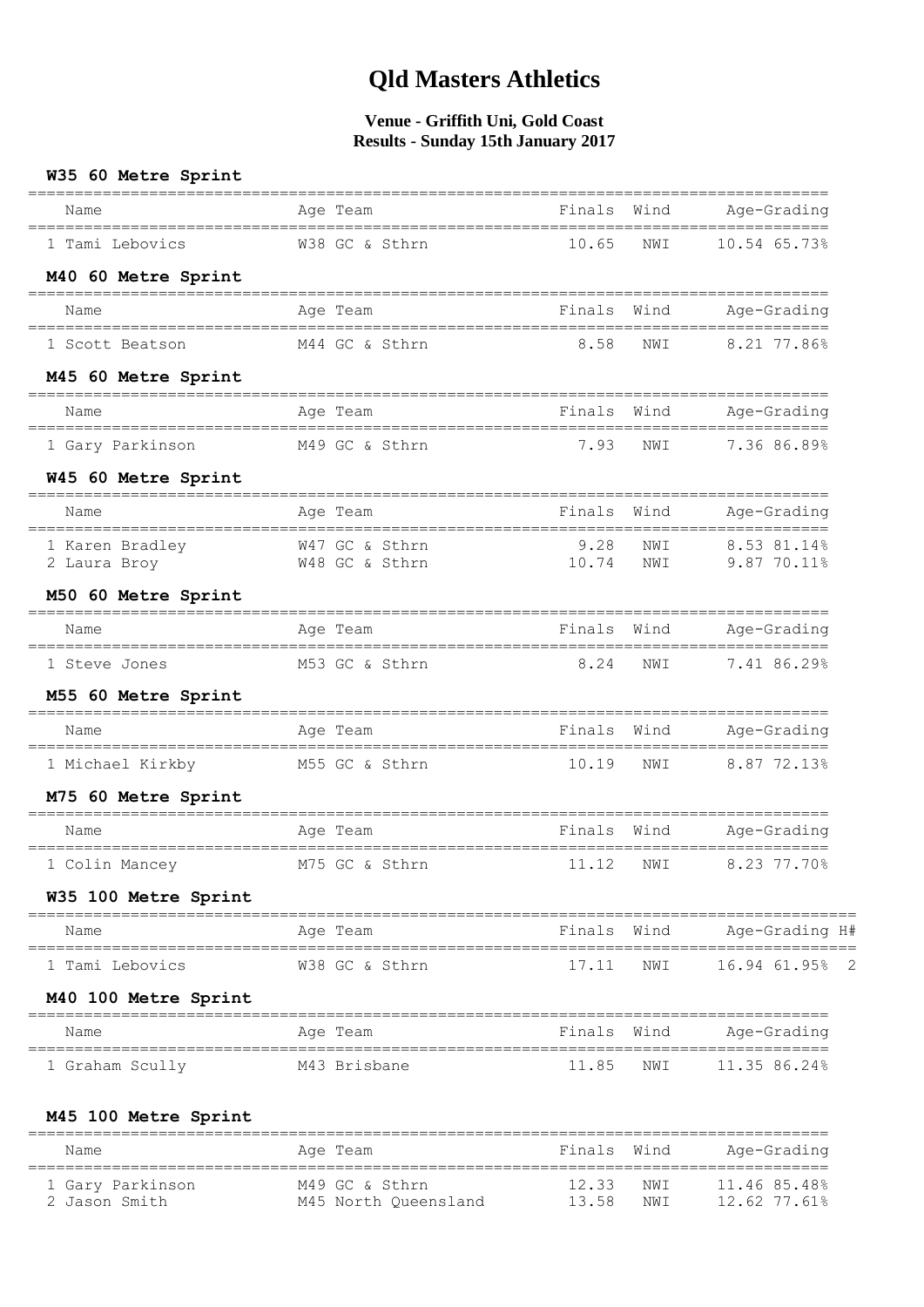| W45 100 Metre Sprint                          |                                                  |                |            |                                            |                     |
|-----------------------------------------------|--------------------------------------------------|----------------|------------|--------------------------------------------|---------------------|
| Name<br>------------------------------------- | Age Team<br>_______________________________      | Finals Wind    |            | Age-Grading H#<br>________________________ |                     |
| 1 Karen Bradley<br>2 Laura Broy               | W47 GC & Sthrn<br>W48 GC & Sthrn                 | 14.66<br>17.00 | NWI<br>NWI | 13.49 77.83%<br>15.64 67.12%               | 2<br>$\overline{2}$ |
| M50 100 Metre Sprint                          |                                                  |                |            |                                            |                     |
| Name                                          | Age Team                                         | Finals         | Wind       | Age-Grading                                |                     |
| 1 Steve Jones                                 | M53 GC & Sthrn                                   | 12.94          | NWI        | 11.65 84.08%                               |                     |
| M55 100 Metre Sprint                          |                                                  |                |            |                                            |                     |
| Name                                          | Age Team                                         | Finals Wind    |            | Age-Grading H#                             |                     |
| 1 Michael Kirkby                              | M55 GC & Sthrn                                   | 13.58          | NWI        | 11.83 82.84% 2                             |                     |
| M75 100 Metre Sprint                          |                                                  |                |            |                                            |                     |
| Name                                          | Age Team                                         | Finals Wind    |            | Age-Grading H#                             |                     |
| 1 Colin Mancey                                | M75 GC & Sthrn                                   | 17.62          | NWI        | 13.06 74.97% 2                             |                     |
| M40 200 Metre Sprint                          |                                                  |                |            |                                            |                     |
| Name                                          | Age Team                                         | Finals Wind    |            | Age-Grading                                |                     |
| 1 Graham Scully                               | M43 Brisbane                                     | 24.02          | NWI        | 22.91 84.35%                               |                     |
| M45 200 Metre Sprint                          |                                                  |                |            |                                            |                     |
| Name                                          | Age Team                                         | Finals Wind    |            | Age-Grading                                |                     |
| 1 Gary Parkinson<br>2 Jason Smith             | M49 GC & Sthrn<br>M45 North Queensland 28.36     | 24.38          | NWI<br>NWI | 22.52 85.81%<br>26.20 73.77%               |                     |
| W45 200 Metre Sprint                          |                                                  |                |            |                                            |                     |
| Name                                          | Age Team                                         | Finals         | Wind       | Age-Grading                                |                     |
| 1 Laura Broy                                  | W48 GC & Sthrn                                   | 36.62          | NWI        | 32.90 64.88%                               |                     |
| M50 200 Metre Sprint                          |                                                  |                |            |                                            |                     |
| Name                                          | ============<br>Age Team                         | Finals Wind    |            | Age-Grading                                |                     |
| 1 Steve Jones                                 | M53 GC & Sthrn                                   | 26.67          | NWI        | 23.83 81.10%                               |                     |
| M65 200 Metre Sprint                          |                                                  |                |            |                                            |                     |
| Name                                          | Age Team                                         | Finals         | Wind       | Age-Grading                                |                     |
| 1 Paul Chaplain                               | M68 Brisbane                                     | 33.91          | NWI        | 27.16 71.16%                               |                     |
| M75 200 Metre Sprint                          |                                                  |                |            |                                            |                     |
| =======================<br>Name               | Age Team                                         | Finals         | Wind       | =================<br>Age-Grading           |                     |
| 1 Colin Mancey                                | ------------------------------<br>M75 GC & Sthrn | 38.24          | NWI        | 27.60 70.03%                               |                     |
|                                               |                                                  |                |            |                                            |                     |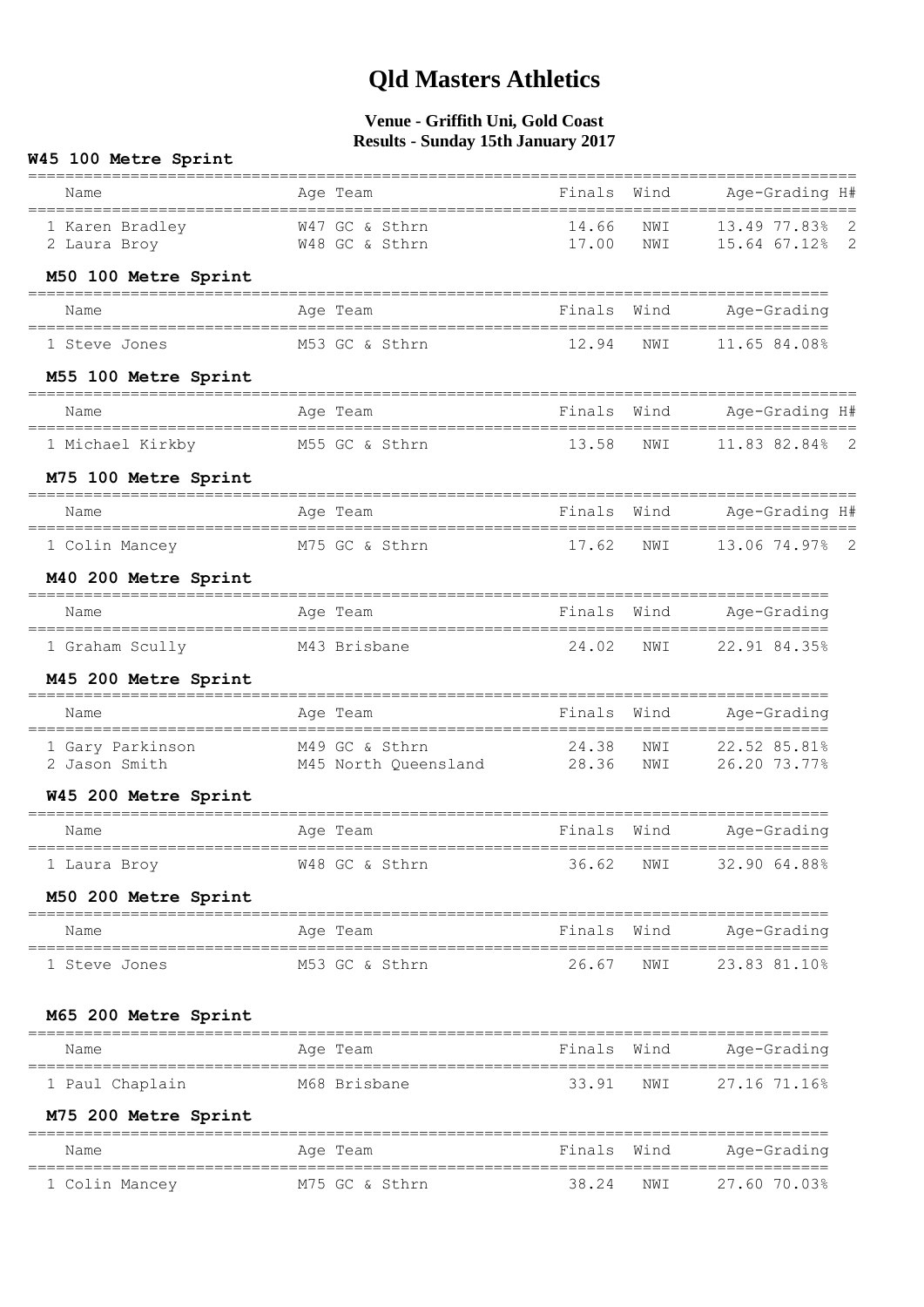### **Venue - Griffith Uni, Gold Coast Results - Sunday 15th January 2017**

#### **M40 500 Metre Run**

| Name<br>=================================                           | Age Team                                                    | ------------<br>Finals    | Age-Grading                                                                 |
|---------------------------------------------------------------------|-------------------------------------------------------------|---------------------------|-----------------------------------------------------------------------------|
| 1 Graham Scully<br>2 Tadashi Nawagawa M43 GC & Sthrn<br>3 Rene Doel | .========================<br>M43 Brisbane<br>M41 GC & Sthrn | 74.87<br>1:21.94          | =================<br>70.30 82.02%<br>76.94 74.95%<br>1:30.93 1:25.38 67.54% |
| M45 500 Metre Run                                                   |                                                             |                           |                                                                             |
| Name                                                                | Age Team                                                    | Finals                    | Age-Grading                                                                 |
| 1 Jason Smith<br>2 Sam Ansari                                       | M45 North Oueensland<br>M48 GC & Sthrn                      | $78.13$<br>1:25.83        | 70.62 81.66%<br>77.58 74.33%                                                |
| W45 500 Metre Run                                                   |                                                             |                           |                                                                             |
| Name                                                                | Age Team                                                    | Finals                    | Age-Grading                                                                 |
| 1 Laura Broy                                                        | W48 GC & Sthrn                                              |                           | 1:52.41 1:38.67 64.57%                                                      |
| M65 500 Metre Run                                                   |                                                             |                           |                                                                             |
| Name                                                                | Age Team                                                    | Finals                    | Age-Grading                                                                 |
| ==================================<br>1 Paul Chaplain               | M68 Brisbane                                                | 1:57.77                   | $1:32.61$ 62.27%                                                            |
| M75 500 Metre Run                                                   |                                                             |                           |                                                                             |
| Name                                                                | Age Team                                                    | Finals                    | Age-Grading                                                                 |
| 1 Colin Mancey                                                      | M75 GC & Sthrn                                              | 2:07.12                   | 1:24.81 67.99%                                                              |
| W35 Long Jump                                                       |                                                             |                           |                                                                             |
| Name                                                                | Age Team                                                    | Finals                    | Age-Grading<br>Wind                                                         |
| 1 Tami Lebovics                                                     | W38 GC & Sthrn                                              | 3.37m                     | 3.53m 47.07%<br>NWI                                                         |
| W45 Long Jump                                                       |                                                             |                           |                                                                             |
| Name                                                                | Age Team                                                    | Finals                    | Wind<br>Age-Grading                                                         |
| 1 Karen Bradley                                                     | W47 GC & Sthrn                                              |                           | 3.94m NWI 4.63m 61.66%                                                      |
| M30 Shot Put                                                        |                                                             | ========================= |                                                                             |
| Name<br>=================================                           | Age Team                                                    |                           | Finals Age-Grading                                                          |
| 1 Anthony Eggersdorff M34 GC & Sthrn                                |                                                             |                           | 7.05m 7.05m 30.49%                                                          |
| W35 Shot Put                                                        |                                                             |                           |                                                                             |
| Name                                                                | Age Team                                                    | Finals                    | Age-Grading                                                                 |
| 1 Tami Lebovics                                                     | W38 GC & Sthrn                                              | 7.60m                     | 7.87m 34.81%                                                                |
| M40 Shot Put                                                        |                                                             |                           |                                                                             |
| Name                                                                | Age Team                                                    | Finals                    | ==================================<br>Age-Grading                           |
| 1 Rene Doel                                                         | M41 GC & Sthrn                                              | 9.31m                     | 10.36m 44.85%                                                               |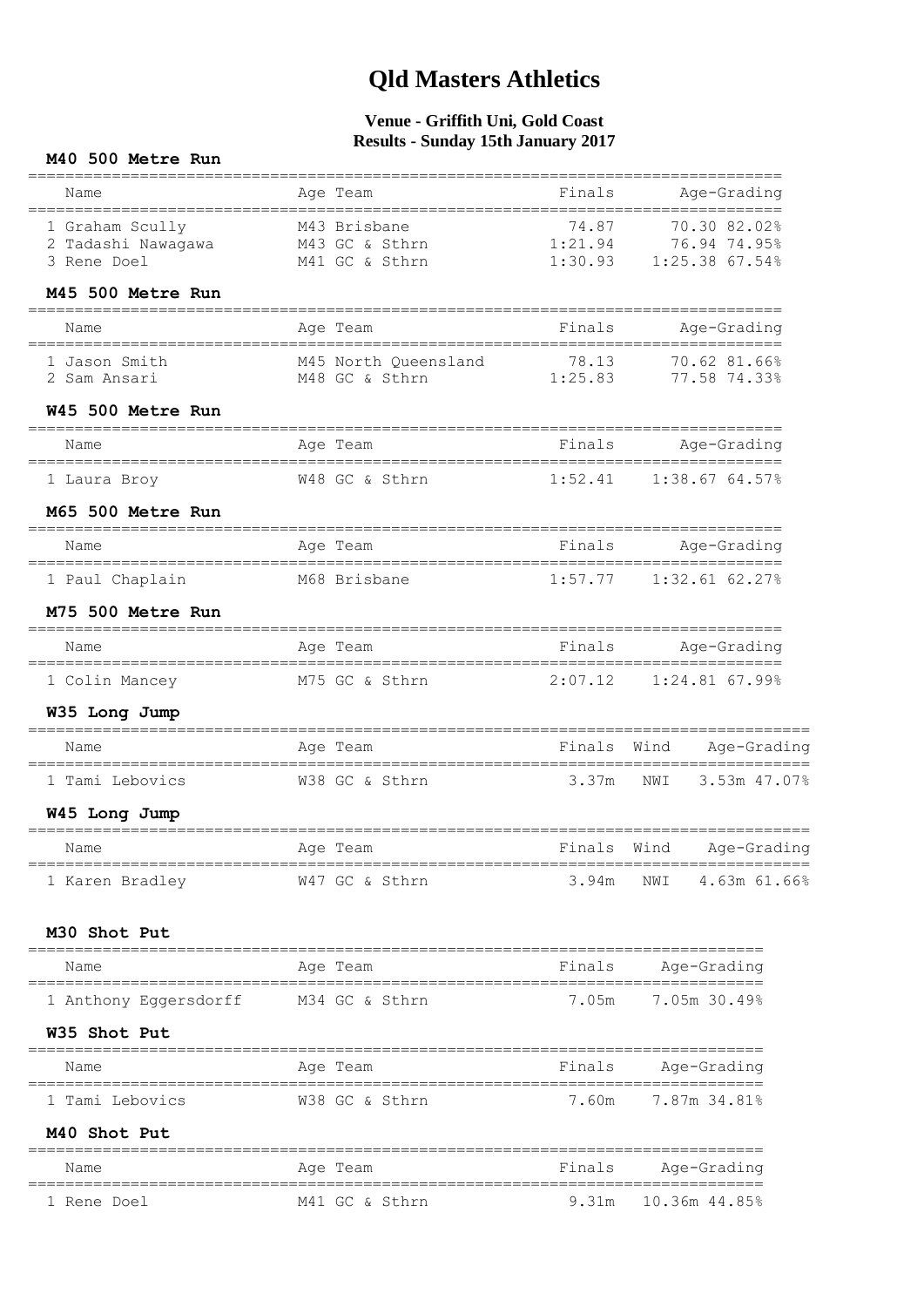| M45 Shot Put                                           | $\frac{1}{2}$ $\frac{1}{2}$ $\frac{1}{2}$ $\frac{1}{2}$ $\frac{1}{2}$ $\frac{1}{2}$ $\frac{1}{2}$ $\frac{1}{2}$ $\frac{1}{2}$ $\frac{1}{2}$ $\frac{1}{2}$ $\frac{1}{2}$ $\frac{1}{2}$ $\frac{1}{2}$ $\frac{1}{2}$ $\frac{1}{2}$ $\frac{1}{2}$ $\frac{1}{2}$ $\frac{1}{2}$ $\frac{1}{2}$ $\frac{1}{2}$ $\frac{1}{2}$ |              |                                      |  |  |  |
|--------------------------------------------------------|---------------------------------------------------------------------------------------------------------------------------------------------------------------------------------------------------------------------------------------------------------------------------------------------------------------------|--------------|--------------------------------------|--|--|--|
| Name                                                   | Age Team                                                                                                                                                                                                                                                                                                            | Finals       | Age-Grading                          |  |  |  |
| 2 Dean Nipperess                                       | M45 GC & Sthrn                                                                                                                                                                                                                                                                                                      |              | 7.61m 9.14m 39.57%                   |  |  |  |
| W45 Shot Put                                           |                                                                                                                                                                                                                                                                                                                     |              | ------------------------------------ |  |  |  |
| Name                                                   | Age Team                                                                                                                                                                                                                                                                                                            | Finals       | Age-Grading                          |  |  |  |
| 1 Karen Bradley                                        | W47 GC & Sthrn                                                                                                                                                                                                                                                                                                      |              | 8.36m 9.98m 44.12%                   |  |  |  |
| M55 Shot Put<br>====================================== |                                                                                                                                                                                                                                                                                                                     |              | ____________________________________ |  |  |  |
| Name                                                   | Age Team                                                                                                                                                                                                                                                                                                            | Finals       | Age-Grading                          |  |  |  |
| ================================<br>1 Michael Kirkby   | M55 GC & Sthrn                                                                                                                                                                                                                                                                                                      | <b>9.56m</b> | 12.14m 52.53%                        |  |  |  |
| M65 Shot Put                                           |                                                                                                                                                                                                                                                                                                                     |              |                                      |  |  |  |
| Name                                                   | Age Team                                                                                                                                                                                                                                                                                                            | Finals       | Age-Grading                          |  |  |  |
| 1 Mills Lafferty M68 GC & Sthrn                        |                                                                                                                                                                                                                                                                                                                     | 7.32m        | 9.96m 43.08%                         |  |  |  |
| M80 Shot Put                                           |                                                                                                                                                                                                                                                                                                                     |              |                                      |  |  |  |
| Name                                                   | Age Team                                                                                                                                                                                                                                                                                                            | Finals       | Age-Grading                          |  |  |  |
| 1 Bill McMullen                                        | M83 GC & Sthrn                                                                                                                                                                                                                                                                                                      | 7.52m        | 11.31m 48.96%                        |  |  |  |
| M30 Javelin Throw                                      |                                                                                                                                                                                                                                                                                                                     |              |                                      |  |  |  |
| Name                                                   | Age Team                                                                                                                                                                                                                                                                                                            | Finals       | Age-Grading                          |  |  |  |
| 1 Anthony Eggersdorff M34 GC & Sthrn                   |                                                                                                                                                                                                                                                                                                                     | 17.90m       | 17.90m 18.18%                        |  |  |  |
| W35 Javelin Throw                                      |                                                                                                                                                                                                                                                                                                                     |              |                                      |  |  |  |
| Name                                                   | Age Team                                                                                                                                                                                                                                                                                                            | Finals       | Age-Grading                          |  |  |  |
| 1 Tami Lebovics                                        | ==================                                                                                                                                                                                                                                                                                                  | 13.69m       | 14.54m 19.92%                        |  |  |  |
| M40 Javelin Throw                                      | W38 GC & Sthrn                                                                                                                                                                                                                                                                                                      |              |                                      |  |  |  |
|                                                        |                                                                                                                                                                                                                                                                                                                     |              |                                      |  |  |  |
| Name                                                   | Age Team                                                                                                                                                                                                                                                                                                            | Finals       | Age-Grading                          |  |  |  |
| 1 Rene Doel                                            | M41 GC & Sthrn                                                                                                                                                                                                                                                                                                      | 35.11m       | 38.13m 38.73%                        |  |  |  |
| W45 Javelin Throw<br>===============                   |                                                                                                                                                                                                                                                                                                                     |              | ----------------------               |  |  |  |
| Name                                                   | Age Team                                                                                                                                                                                                                                                                                                            | Finals       | Age-Grading                          |  |  |  |
| 1 Karen Bradley                                        | W47 GC & Sthrn                                                                                                                                                                                                                                                                                                      | 21.55m       | 26.89m 36.84%                        |  |  |  |
| M55 Javelin Throw                                      |                                                                                                                                                                                                                                                                                                                     |              |                                      |  |  |  |
| Name                                                   | Age Team                                                                                                                                                                                                                                                                                                            | Finals       | Age-Grading                          |  |  |  |
| 1 Michael Kirkby                                       | M55 GC & Sthrn                                                                                                                                                                                                                                                                                                      | 33.19m       | 44.40m 45.10%                        |  |  |  |